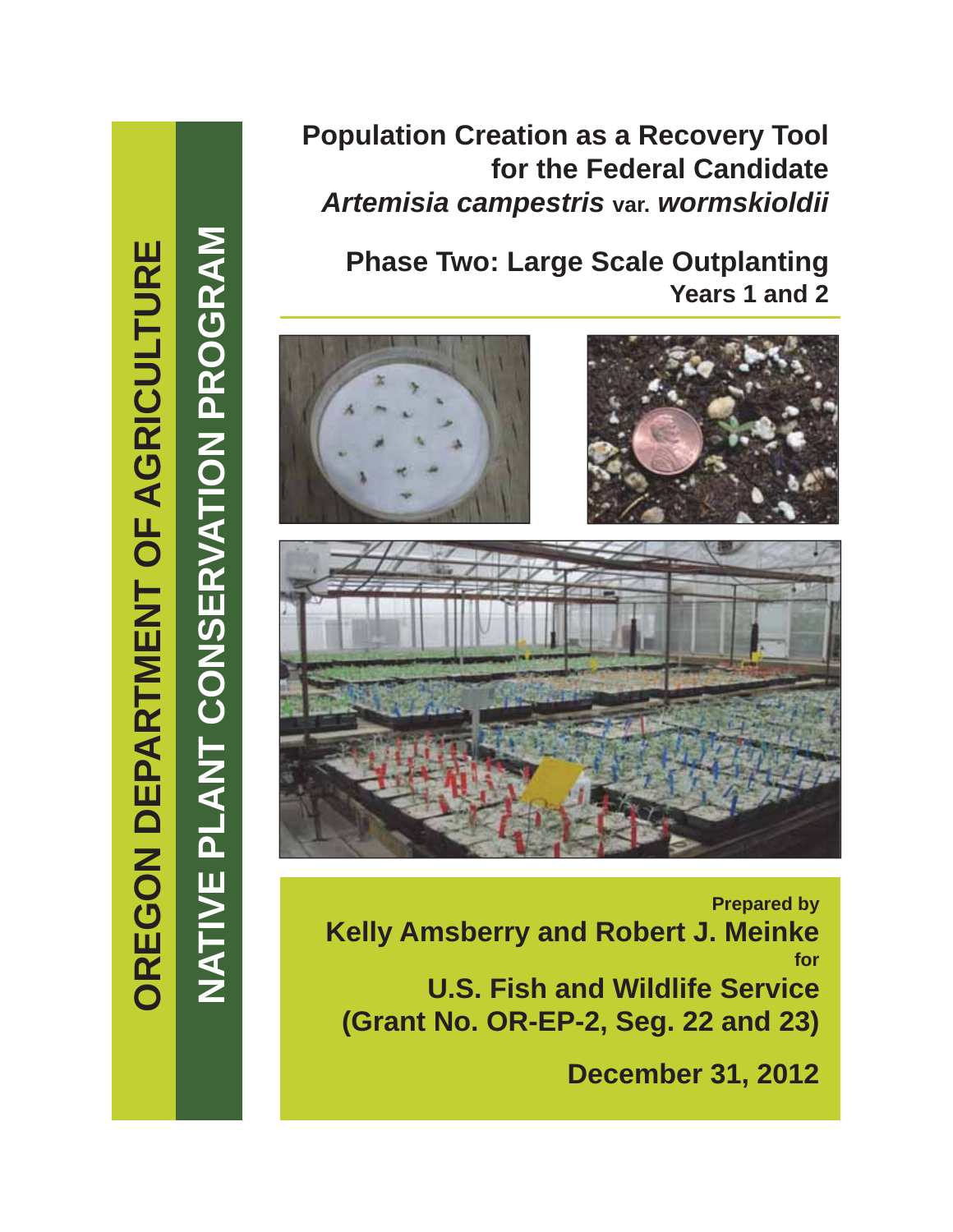## **Table of Contents**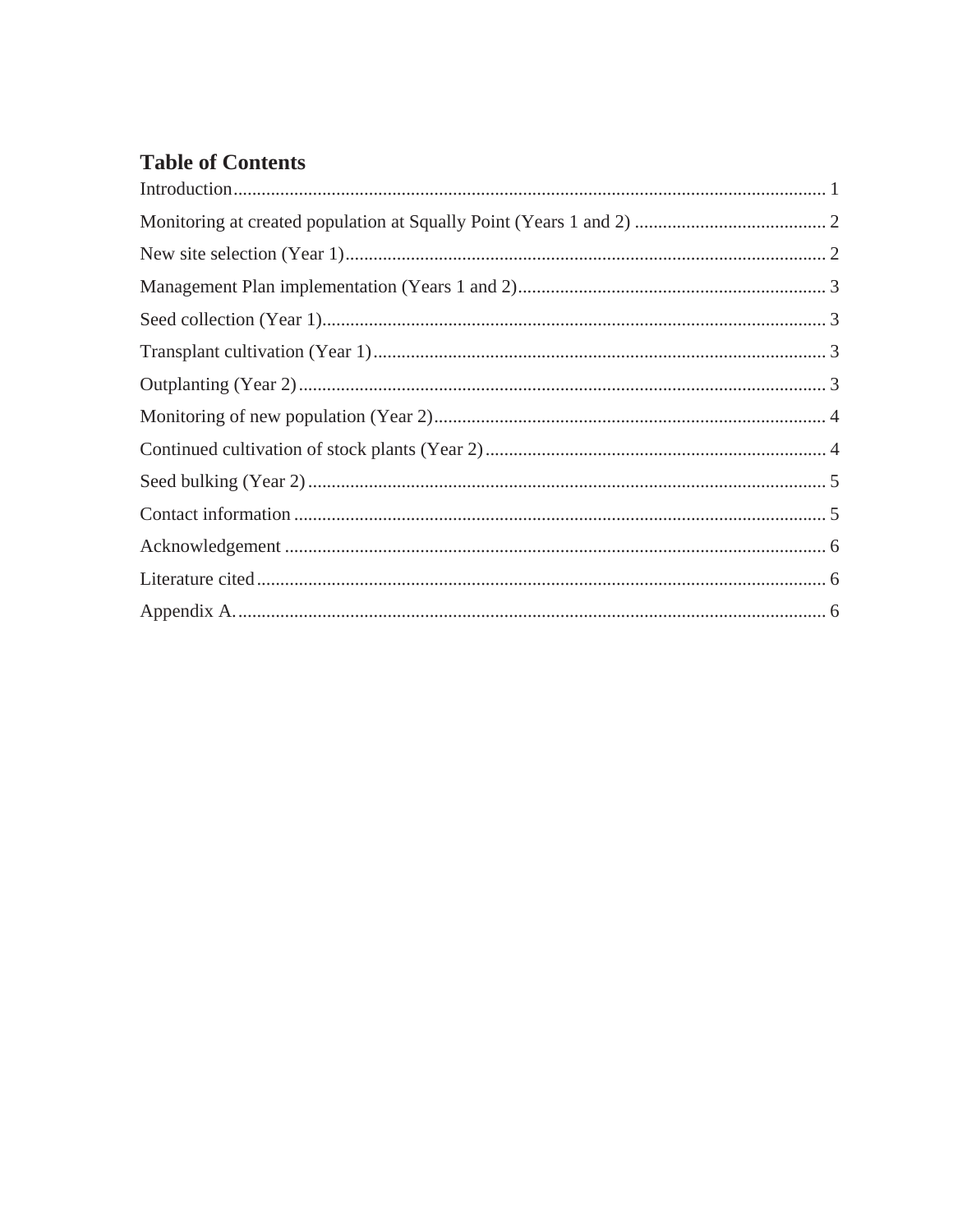### **Introduction**

In 2004, Oregon Department of Agriculture (ODA) began efforts to recover *Artemisia campestris* var*. wormskioldii* (northern wormwood), an ODA Endangered and U.S. Fish and Wildlife Service Candidate species (Figure 1). A survey for extant sites and habitat suitable for creating new populations was completed in 2005- 2006, along with studies to develop germination and cultivation protocols (Amsberry et al. 2007). In 2008, an administratively protected site managed by Oregon Parks and Recreation Department (OPRD) was secured and 359 cultivated plants were planted (Amsberry and Meinke 2011a). Planting continued in this site in 2010, with 303 additional plants added in



**Figure 1.** Northern wormwood plant in flower. Photo by M. Carr.

appropriate habitat. Monitoring, which documented transplant survival, growth and reproduction was also completed (Amsberry and Meinke 2011b). ODA continues to work toward recovery of northern wormwood, with the goal of increasing viability through the creation of new populations. We ultimately hope to reduce the threat of extinction to the point where the conservation emphasis provided by state and federal T/E listing will no longer needed. Recent studies completed by graduate student Alexis Brickner as an Environmental Science Master's Thesis project at Oregon State University focused on creating a large new population of this species. Native Plant Conservation Program leader/OSU faculty member Dr. Robert J. Meinke advised Brickner, and ODA staff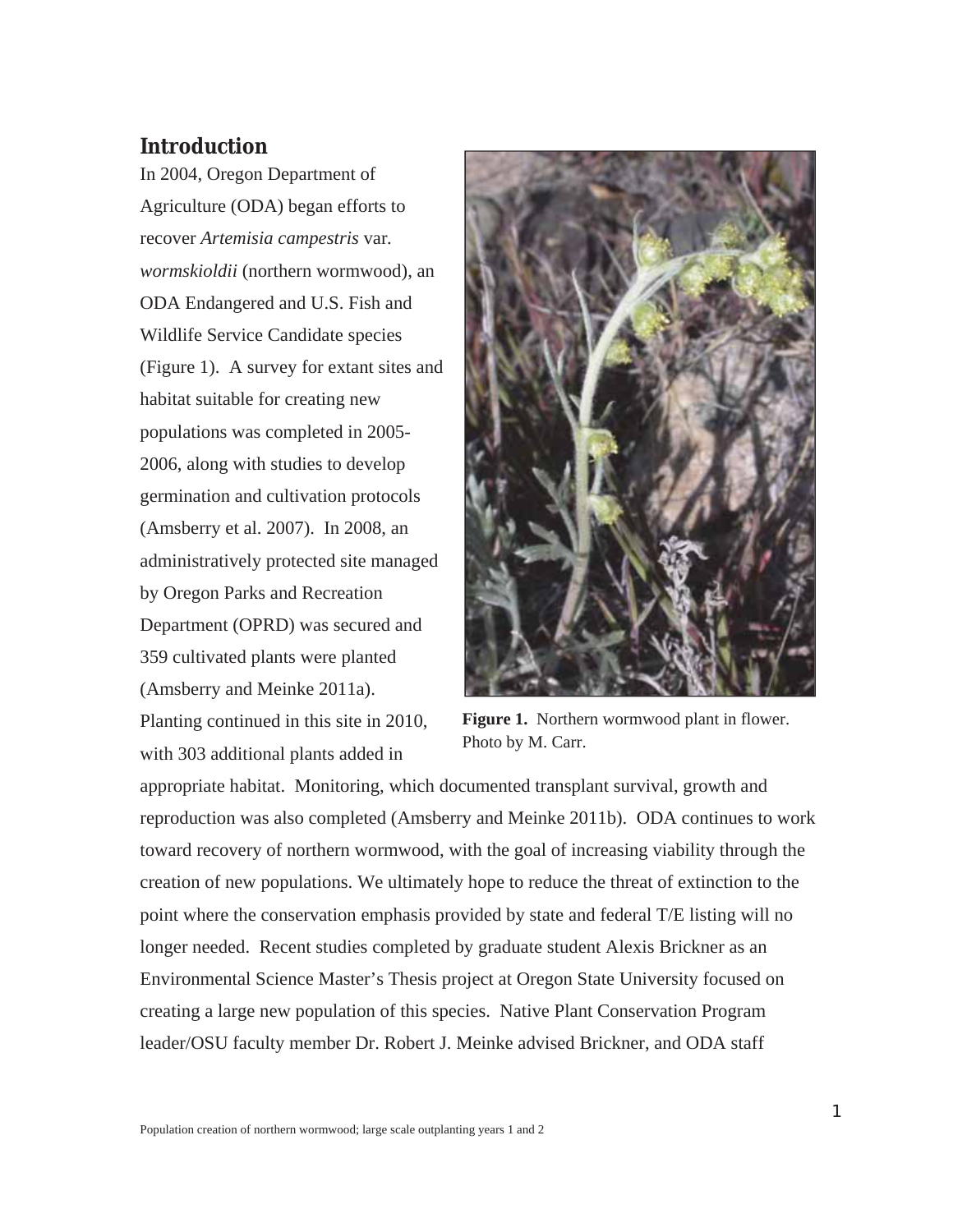participated in project implementation. Brickner's thesis describes the details of this successful project and is submitted as an addendum with this report.

### **Monitoring at created population at Squally Point (Years 1 and 2)**

The population of northern wormwood that was created by ODA in 2008-2010 at the OPRD site continued to be monitored in 2011-2012. This site (Squally Point Natural Area) is located along the Columbia River west of The Dalles in Wasco County, Oregon (see Appendix A). Plants persist here in two planted areas, despite damage due to unauthorized recreational use and inundation due to exceptionally high river flows in 2012 (Figure 2). This project demonstrates that reintroduction of transplants into suitable habitat makes a valuable contribution to the viability of this taxon.



**Figure 2.** Over four years after transplanting, plants continue to persist at the Squally Point site. Plant counts include seedlings and new recruits.

#### **New site selection (Year 1)**

Using information compiled in 2004 –2010 (Amsberry and Meinke 2011b), a new site was chosen for a large-scale outplanting in 2012. With help from Army Corps of Engineers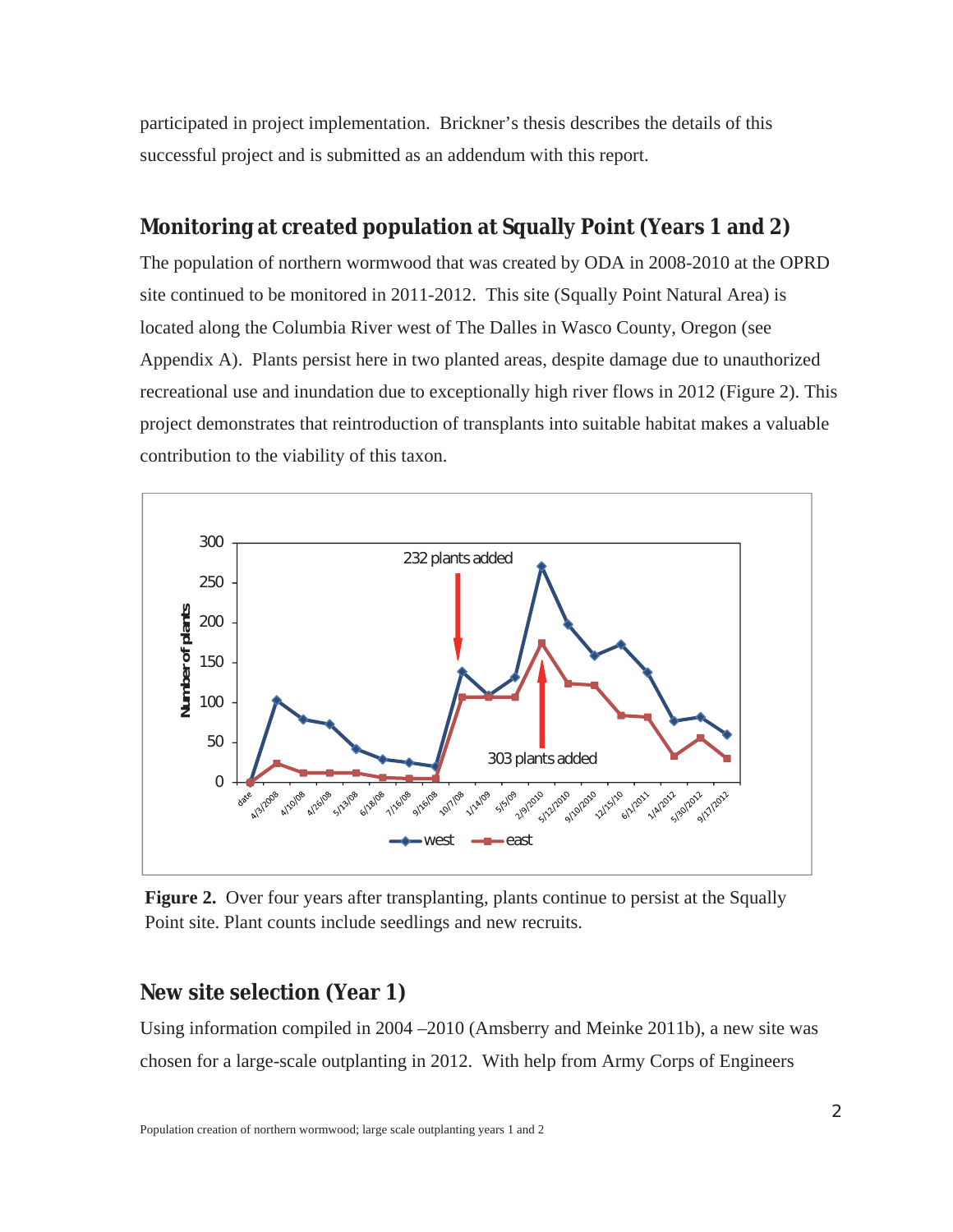(ACOE), a site was selected and secured on Rufus Island, an informal wildlife refuge in Sherman County, Oregon that is managed by ACOE for waterfowl and fish habitat. See addendum for additional information on this site.

#### **Management Plan implementation (Years 1 and 2)**

A Management Plan for the Squally Point site was completed by ODA in 2008 and signed by OPRD in 2009. Implementation of the plan requires identification and treatment of weed infestations that potentially impact the new population. A knapweed infestation south of the area planted with northern wormwood was mechanically removed by ODA staff in 2009 and 2010 and OPRD weed treatment staff were notified. Staff from both agencies will continue to monitor and treat this infestation when feasible.

ODA continued to cooperate with OPRD and Oregon State Police to reduce unauthorized recreational use of the area. However, the Squally Point Natural Area is disjunct from the main portion of Mayer State Park, making monitoring and enforcement difficult for OPRD staff. To reduce use of the area, parking is now prohibited along I-84 near the access point.

#### **Seed collection (Year 1)**

Seed of northern wormwood was collected at the Beverly site in Washington in 2010 and at the Miller Island site in 2011. Additional seed for transplant cultivation was acquired from the Rae Selling Berry Seed Bank and Plant Conservation Program at Portland State University. See addendum for additional information on seed collection.

#### **Transplant cultivation (Year 1)**

Over 2,000 transplants were cultivated at OSU in preparation for outplanting at the selected site at Rufus Island. See addendum for additional information on transplant production.

#### **Outplanting (Year 2)**

Over 2,000 transplants cultivated in Year 1 were transported to Rufus Island and planted in fall 2012. See addendum for additional information on this outplanting effort.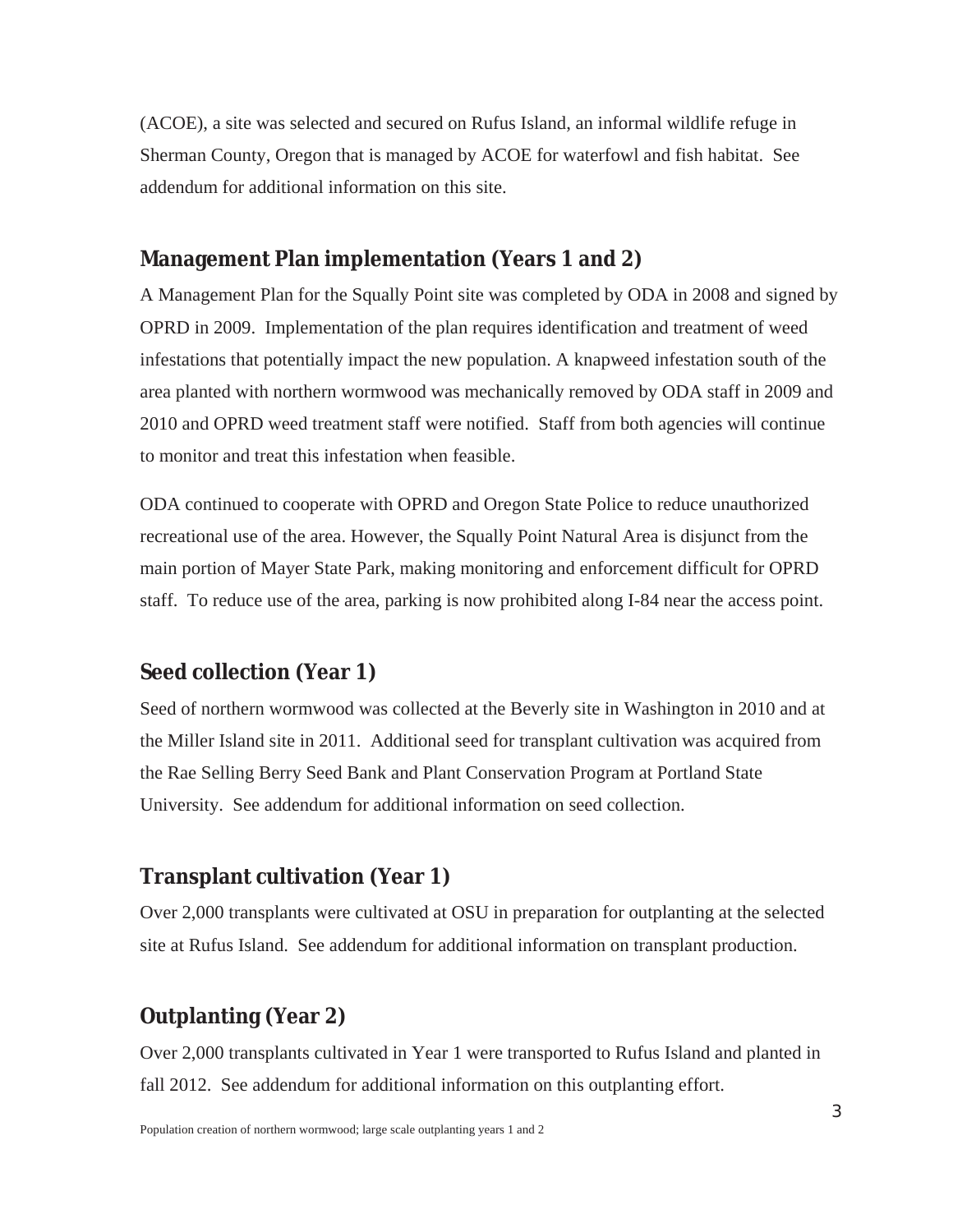## **Monitoring of new population (Year 2)**

Newly installed transplanted were monitored for survival, growth and reproduction for one year after transplanting. See addendum for results of this monitoring.

## **Continued cultivation of stock plants (Year 2)**

Stock plants continued to be cultivated at OSU. In order to increase the genetic diversity of stock plants under cultivation, 1-3 plants from each seed lot grown for the Rufus Island outplanting were potted into large pots and added to existing stock in the nursery yard (Figure 3). A few of our oldest plants exhibited die-off or disease – these were discarded and replaced with new ones. Cultivated plants continue to produce copious amounts of seed. Although we attempted to collect as much seed as possible, a small percentage of the seed crop was inadvertently dispersed into the nursery yard. As in years past, this seed germinated and grew readily in the gravel, creating a "weed problem" for greenhouse staff! This is ironic, considering the rarity of this taxon, but demonstrates good seed viability.



**Figure 3.** Large stock plants blooming in the nursery yard at OSU. Photo by A. Brickner.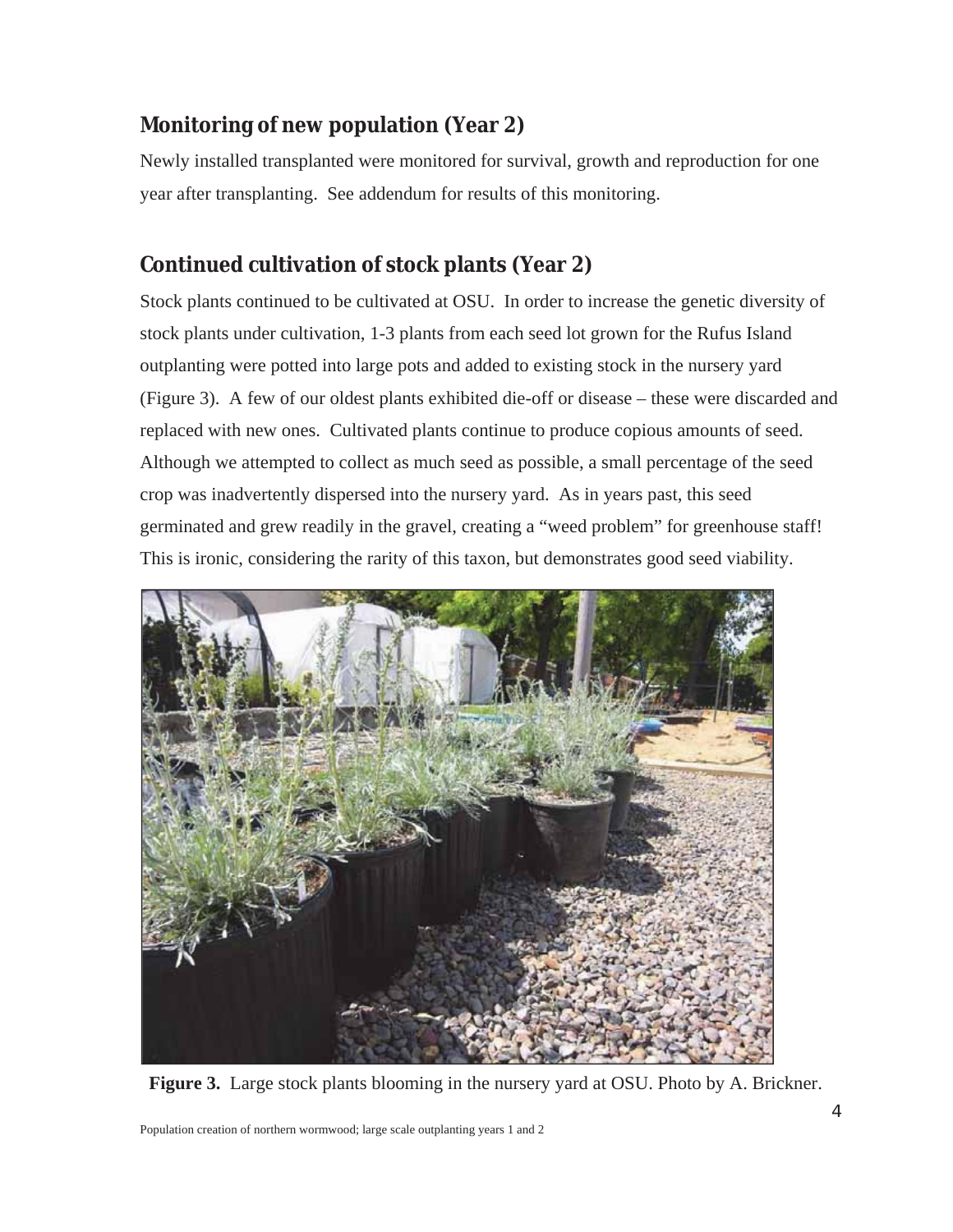#### **Seed bulking (Year 2)**

Approximately 5,000 seeds were collected from cultivated plants in preparation for future reintroduction efforts. Germination tests demonstrated that the viability of this seed is good. A portion of this seed was retained at OSU for future transplant production, with the remainder transferred to the Rae Selling



**Figure 4.** Seeds of northern wormwood germinating under controlled conditions. Photo by M. Carr.

Berry Seed Bank and Plant Conservation Program for long term storage.

#### **Contact information**

Kelly Amsberry **Robert Meinke** Native Plant Conservation Program Native Plant Conservation Program Oregon Department of Agriculture Oregon Department of Agriculture Cordley Hall 2082 Cordley Hall 2082 Botany and Plant Pathology Botany and Plant Pathology Oregon State University Oregon State University Corvallis, OR 97331 Corvallis, OR 97331 (541) 737-4333 (541) 737-2317 amsberrk@science.oregonstate.edu meinker@science.oregonstate.edu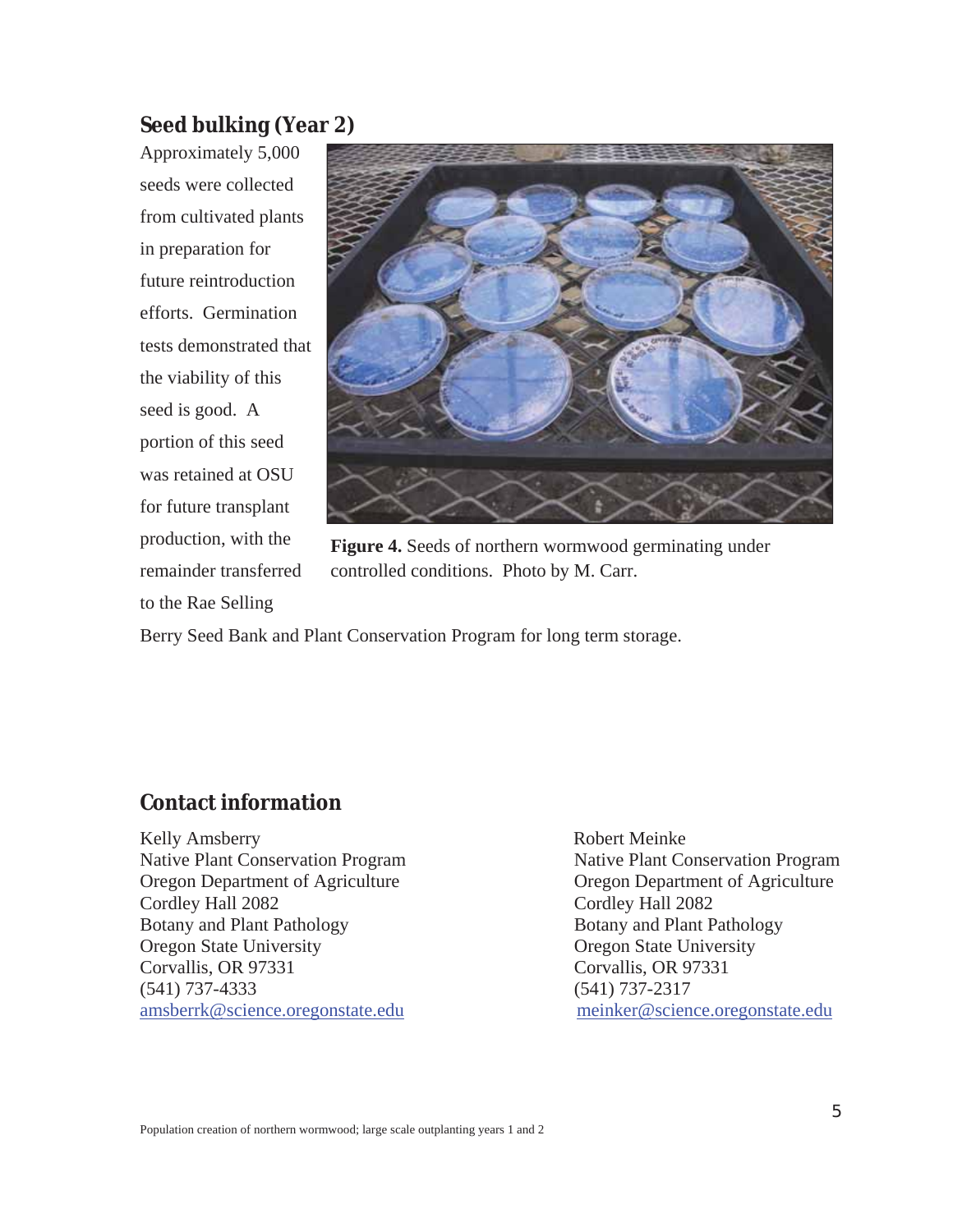## **Acknowledgement**

The addendum provided with this report was completed to meet a portion of the requirements for the Master's thesis of Alexis Brickner at Oregon State University. Alexis' hard work in the greenhouse, her attention to detail, and her organizational skills were critical to the completion of this project, as was her sense of commitment and most of all her never-ending enthusiasm! Thank you Alexis! ACOE provided transportation to Rufus Island, and ODA staff provided assistance with transplant cultivation in the greenhouse and nursery yard. Special thanks to ODA staff members Jordan Brown, Cassandra Reiss-Schmidt, Elizabeth Thorley, Glenn Miller, Diana Kimberling and Alex Parker, and to Dr. Dennis Albert (OSU), who cheerfully helped with the arduous work of transplanting. Funding for this project was provided by U.S. Fish and Wildlife Service, OR-EP-2, segments 22 and 23.

## **Literature cited**

Amsberry, K and R.J. Meinke. 2011a. Population Creation as a Recovery Tool for the Federal Candidate Species *Artemisia campestris* var. *wormskioldii*; 2009. Report prepared for U.S. Fish and Wildlife Service, Portland Office. Native Plant Conservation Program, Oregon Department of Agriculture, Salem, Oregon

Amsberry, K and R.J. Meinke. 2011b. Population Creation as a Recovery Tool for the Federal Candidate Species *Artemisia campestris* var. *wormskioldii*; 2010. Report prepared for U.S. Fish and Wildlife Service, Portland Office. Native Plant Conservation Program, Oregon Department of Agriculture, Salem, Oregon.

Amsberry, K., R. Currin and R. J. Meinke. 2007. Reintroducing *Artemisia campestris*  var.*wormskioldii* to Oregon: site selection, cultivation, and pilot outplanting. Report prepared for U.S. Fish and Wildlife Service, Portland Office. Native Plant Conservation Program, Oregon Department of Agriculture, Salem, Oregon.